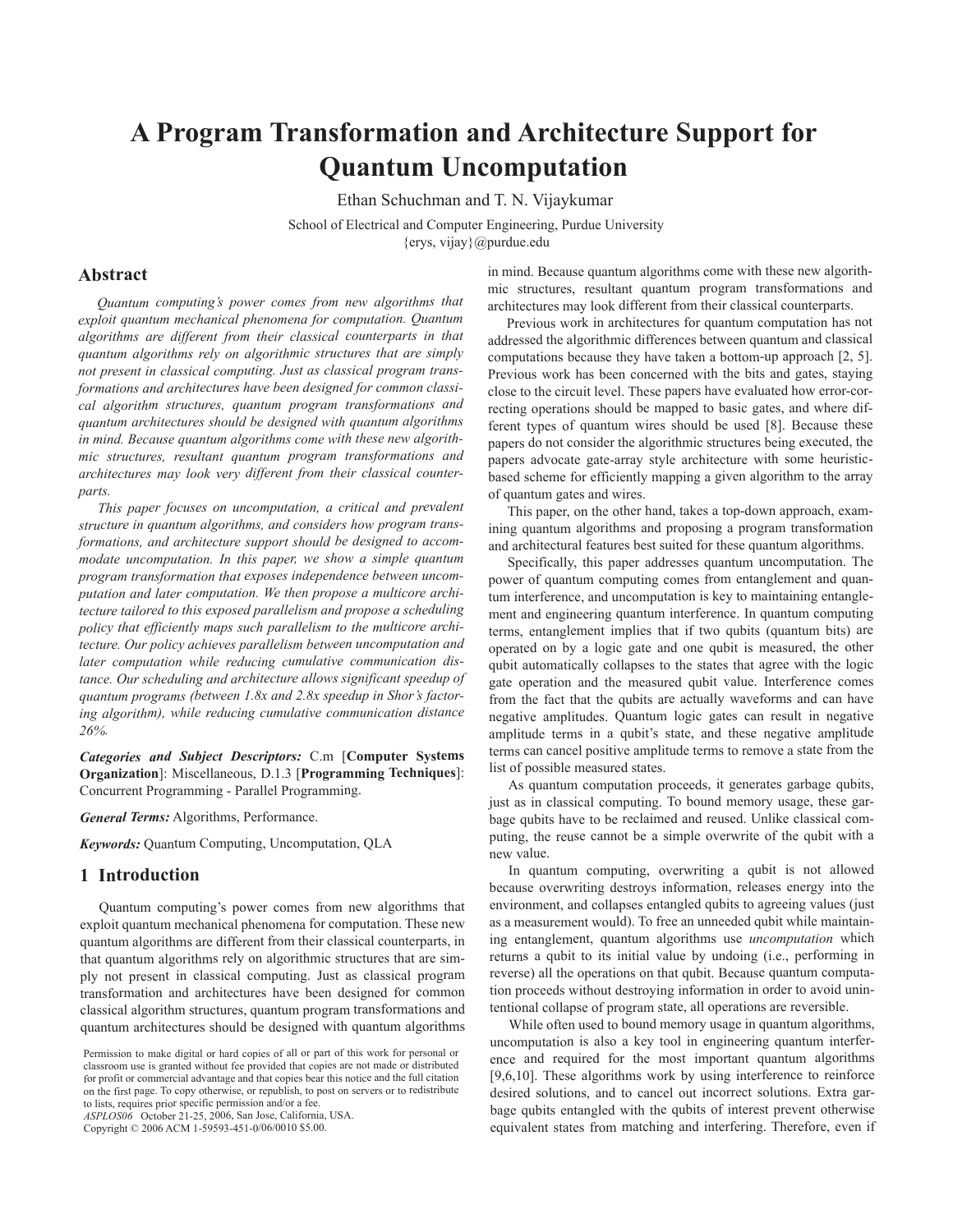| Superposition                            | Qubits can be in states that are a linear combination of the base binary states $0$ and $1$ .                           |
|------------------------------------------|-------------------------------------------------------------------------------------------------------------------------|
|                                          | When multiple qubits are logically related, measuring one qubit restricts possible measured values of the others so     |
| Entanglement                             | that all measured values reflect the logical relation.                                                                  |
| <i>Interference</i>                      | The act of superposition of qubits states reinforcing some states and canceling out others.                             |
|                                          | The process of performing additional operations to qubits to transform them from their current state back to an initial |
| <i><u><b>Uncomputation</b></u></i>       | state in one of the base binary states (i.e., not a superposition).                                                     |
| $\mathbf{\textcolor{blue}{\big }Coning}$ | The process of making an exact copy of a quantum state and disallowed by physics.                                       |
| Teleportation                            | The process of transporting quantum state from one qubit to another by exchanging only classical information.           |

#### **Table 1: Definitions of key terms**

free qubits are available, quantum algorithms still uncompute all temporary qubits. As such, at least half, but likely more (due to nesting of uncomputation leading to recomputation of uncomputation, as we explain later) of their operations performing uncomputation.

The key contributions of the paper are:

- **•** We identify uncomputation as a major component of runtime in quantum computation, and argue that it should be treated as a first-priority concern in all quantum systems design.
- **•** We show a simple program transformation that allows uncomputation to be executed in parallel with later computation to reduce the runtime.
- **•** We propose a multicore architecture tailored to exploit this parallelism between computation and uncomputation of quantum algorithms. While previous quantum architectures exploit finegrain parallelism in an FPGA-like architecture, we exploit the coarse-grain compute/uncompute parallelism in a multicore.
- We show how exposing this multicore architecture to the scheduler simplifies scheduling, and produces more efficient schedules. Previous scheduling schemes [5, 2] are oblivious of the structure of computation and uncomputation, and exploit unstructured, fine-grain, operation-level parallelism requiring greater communication distances than our structured, coarse-grain parallelism.
- **•** While most of uncomputation and later computation are dataindependent, the values to be uncomputed need to be communicated over a long distance between cores. We propose dedicated inter-core communication paths so that the long-distance communication across cores does not obstruct the short-distance communication within cores. Previous work [5] advocates a generic interconnect incurring the overhead of this obstruction.
- We evaluate the performance of Shor's factoring algorithm and show between 1.8x and 2.8x speedup in our parallelized version over the original algorithm, and 26% qubit-communication cumulative distance reduction when comparing our architecture to the previously-proposed gate-array architecture [5] running our parallelized version mapped to the gate array using automated tools from [2].

While this paper makes important contributions in describing how quantum architectures and quantum program transformations should be designed, some may say that our constant-factor improvements are insignificant considering that our improvements are on top of exponential improvements provided by the most basic unoptimized quantum computer. However, the exponential speedup from quantum computing is due to algorithmic innovation; algorithmic research, whether classical or quantum, aims at improving algorithmic complexity. Systems research, on the other hand, does not change algorithmic complexity but instead aims at executing a given algorithm as efficiently as possible. In algorithmic terms, systems techniques improve the constants. Systems research will remain a constant-factor pursuit in quantum computing as it has in classical

computing, but is still worthwhile especially because device scaling (which will come when quantum computers become a reality) will afford constant-factor improvements every technology generation. These factors will accumulate over technology generations to result in large improvements, just as they have done for classical computers. In particular, [5] calculates that Shor's algorithm would take 21 hours to factor a 128-bit number. Thus, our technique which reduces runtime from 21 hours to 12 hours is a valuable contribution.

Because quantum operations and qubit movement are prone to error and qubits tend to decohere over time, error rates are an important consideration in quantum architectures. A previous work [2] argues that quantum architecture can have orders of magnitude impact on error rates. This large impact may make our improvements look small, although that work targets error rates and we target runtime. The previous work, however, does not show how architecture can improve error rate, but instead shows that movement of qubits hurts error rates and that a poor architecture can *worsen* error rates by five orders of magnitude than those previously calculated without architectural constraints. It is important to note that orders-of-magnitude negative impact does not imply potential for similar impact on the positive side. In particular, movement in [2] is so detrimental to error rates because large amounts of qubit movement occur after an operation *before* errors accrued during the operation are corrected. Qubit movement adds errors beyond those accrued during operations, allowing error rates within a single operation to get so high that correction is not possible. In addition, [2] does not use quantum teleportation, the long-distance version of quantum wires, which does not incur the high error rates of qubit movement. A later work, [5], shows an architecture that ensures that all movement before error correction are kept local, and uses quantum teleportation for distant communication after values are corrected. By minimizing movement, [5] is able to achieve error rates close to the previous calculations with a straight-forward architecture. Thus, [5] dispels [2]'s claim of orders-of-magnitude impact from the architecture alone.

The remainder of the paper proceeds as follows. Section 2 provides background on quantum computing and quantum uncomputation. Section 3 describes our quantum algorithm transformation that exposes parallelism in between quantum computation and quantum uncomputation. Section 4 describes an architecture and scheduling designed to efficiently support the exposed parallelism. Section 5 discusses our methodology. Section 6 presents results for our techniques. Section 7 discusses related work and Section 8 concludes.

# **2 Background**

The following subsections provide necessary background and define terms that will be used in later sections. Additionally, we provide the definitions in Table 1.

#### **2.1 Superposition and notation**

Quantum bits (qubits) are different from classical bits because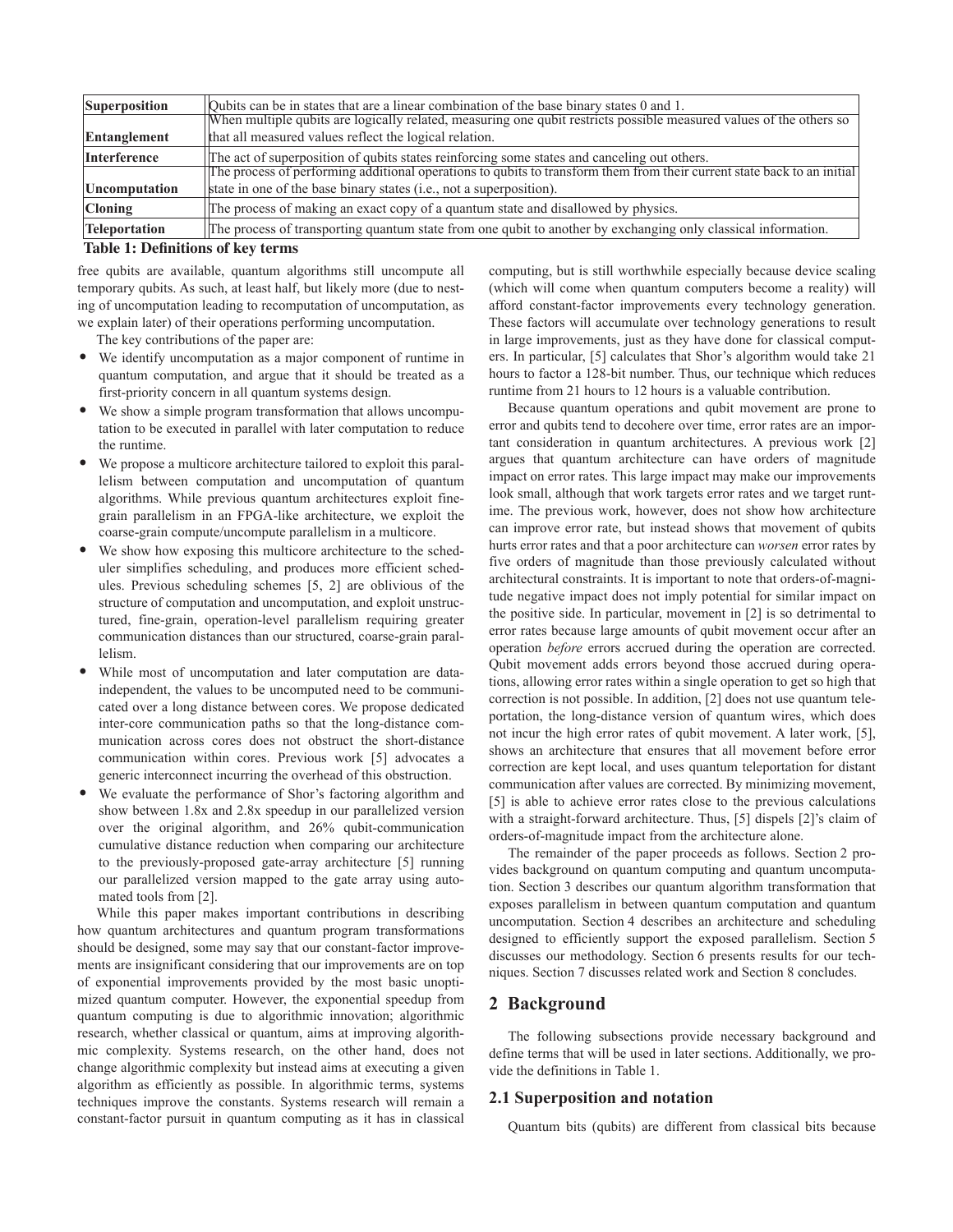they can exist in superposition states. This superposition state can be defined as a linear combination of the base binary states. Thus qubits can have states that are a combination of both 0 and 1. Qubits remain in this superposition state throughout a computation. Only when observed must the qubits take on a classical logical value of 0 or 1. The probability of which value a measured qubit assumes depends on how close the pre-measurement superposition was to a 0 or a 1.

Quantum computation on qubits can best be described by matrices representing basic logic gates, and vectors representing qubit state. The vector qubit state is often called a wave function and represented by  $|\Psi\rangle$ . A single qubit in an equal superposition of 0 and 1 would be represented as  $|\Psi_1\rangle = (1/(\sqrt{2}))|0\rangle + (1/(\sqrt{2}))|1\rangle$ . The coefficients in front of each logical value represent the square roots of the probabilities that each of the two state are observed when measured. In this case, a  $|0\rangle$  and  $|1\rangle$  each have a probability of 0.5 of being observed (the sum of all squared coefficients must sum to 1). Wave functions reflecting multiple qubit states are similar. If  $|\Psi_1\rangle = (1/(\sqrt{2}))|0\rangle + (1/(\sqrt{2}))|1\rangle$  and  $|\Psi_2\rangle = (1/(\sqrt{2}))|0\rangle + (1/(\sqrt{2}))|1\rangle$  then the product state is  $|\Psi_{12}\rangle = (1/(\sqrt{4}))|00\rangle + (1/(\sqrt{4}))|01\rangle + (1/(\sqrt{4}))|10\rangle + (1/(\sqrt{4}))|11\rangle$ . This wave function reflects that fact that if we measure both qubits we can obtain 1 of 4 different results, each with equal probability.

## **2.2 Entanglement**

Multi-qubit wave functions reflect probabilities of observed values as above, but also represent quantum entanglement. Entanglement (briefly described in Section 1) can be more formally defined as the property that when multiple qubits are logically related, measuring one qubit restricts possible measured values of the others so that all measured values obey the logical relation. This fact is not quite expected because when the first qubit is measured it has freedom to choose its measured value as either a 0 or a 1 (with probabilities determined from its coefficients). For the second related qubit to guarantee agreement of its measured value, it must somehow be aware of which value the first qubit chose. As as example of a 2 qubit wave function representing entanglement consider  $|\Psi_3\rangle = (1/(\sqrt{2}))|01\rangle + (1/(\sqrt{2}))|10\rangle$ . Here  $|\Psi\rangle$  represents two qubits where each qubit is in an equal superposition of  $|0\rangle$  and  $|1\rangle$ , and the two qubits are each the invert of the other (the two qubits are entangled). When the first qubit is measured, it has equal probability of being a 0 or a 1. But then when the second qubit is measured, it must result in the invert of the value measured from the first qubit. Entangled states like  $|\Psi_3\rangle$  arise due to logic gates.  $|\Psi_3\rangle$  could be produced from initial qubit states  $|\Psi_1\rangle = (1/(\sqrt{2}))|0\rangle + (1/(\sqrt{2}))|1\rangle$  and  $|\Psi_2\rangle = 0|0\rangle + 1|1\rangle$  passing through a controlled not (CNot) gate. A CNot gate uses one qubit to enable the gate, and if enabled, the gate inverts the other qubit. If  $|\Psi_1\rangle$ was used as the control qubit, the two qubits would be entangled by the operation and result in  $|\Psi_3\rangle$  above.

## **2.3 Interference**

In addition to entanglement, interference is another unique feature of quantum computing. Interference is the act of superposition of qubits' states reinforcing some states and canceling out others.

Interference comes from the fact that qubits have a phase and operations can result in wave function components with negative coefficients. As an example, consider the Hadarmard operation *H* which takes  $|0\rangle$  to  $(1/(\sqrt{2}))|0\rangle + (1/(\sqrt{2}))|1\rangle$  and  $|1\rangle$  to  $(1/(\sqrt{2}))|0\rangle - (1/(\sqrt{2}))|1\rangle$ . Notice that  $H(H(|0\rangle)) = (1/2)|0\rangle + (1/2)|1\rangle + (1/2)|0\rangle - (1/2)|1\rangle = 1|0\rangle$ ; interference causes the  $|1\rangle$  basis to cancel out returning to a single base binary state with no superposition.

Interference is key for quantum computation, because quantum

algorithms produce interference and cause unwanted solutions to be canceled out. When only desired solutions remain, the qubits can be measured and one of the desired solutions will be returned. In order for interference to work there must be identical but opposite sign wave function components. Unfortunately, unwanted temporary qubits can make otherwise equivalent wave function components different so they can not cancel. Accordingly, quantum algorithms that use interference need to clean up all their temporaries. As an example consider the entangled state  $|\Psi_3\rangle = (1/(\sqrt{2}))|01\rangle + (1/(\sqrt{2}))|10\rangle$ . If we write a wave function for only the leftmost qubit it looks like  $|\Psi_4\rangle = (1/(\sqrt{2}))|0\rangle + (1/(\sqrt{2}))|1\rangle$ . From above, we know that *H* applied to  $(1/(\sqrt{2}))|0\rangle + (1/(\sqrt{2}))|1\rangle$  results in  $|0\rangle$ , so we might expect that if we applied  $H$  to the left most qubit in  $|\Psi_3\rangle$  we would return the left most qubit to  $|0\rangle$  by canceling out the  $|1\rangle$  basis and obtaining  $|\Psi_5\rangle = (1/(\sqrt{2}))/01 + (1/(\sqrt{2}))/00)$ . In fact, what we get is  $\vert \Psi_6 \rangle = (1/(\sqrt{4})) \vert 01 \rangle - (1/(\sqrt{4})) \vert 11 \rangle + (1/(\sqrt{4})) \vert 00 \rangle + (1/(\sqrt{4})) \vert 10 \rangle \; , \quad \ \ \vert \Psi_5 \rangle \quad \text{ and } \quad \ \vert \Psi_6 \rangle$ cause the leftmost qubit to return different values when measured. With  $|\Psi_5\rangle$  measuring the leftmost qubit always results in 0, while with  $|\Psi_6\rangle$  measuring the leftmost qubit results in both 0 or 1 with equal probability. Quantum algorithms need to clean up their temporary qubits if they intend to exploit interference.

#### **2.4 Uncomputation**

Cleaning up temporary values cannot be done by overwriting them. In quantum computing it is not possible to overwrite value, because overwriting destroys information, releases energy to the environment, and is consequently equivalent to measurement. Instead quantum algorithms use additional processing to clean up garbage qubits and return them back to their initial values.

This additional processing is called uncomputation. Uncomputation is defined as the process of performing additional operations to qubits to transform them from their current state back to an initial state in one of the base binary states. Because the current state can not be measured, the operations that uncompute a qubit are related to the operations that were previously applied to the qubit. Typically, uncomputation is done by taking all operations previously applied to a qubit and reapplying them in reverse (taking outputs back to inputs). Those qubits that are returned to an initial state that is not a superposition and has no dependence on the state of other qubits are thus disentangled.

If the only purpose of uncomputation was for preparing qubits for interference and measurement, uncomputation would be done once at the end of the algorithm. In that case, because no overwriting is allowed, algorithms cannot reuse memory and the memory footprint would grow out-of-control quickly. To address this problem. uncomputation is used to play another role in addition to engineering interference, and that is to bound memory usage. Unneeded qubits are uncomputed and freed as the program runs. Figure 1 shows how uncomputation is used to uncompute a temporary value. In the example, function  $f_1$  reads  $q_0$  as an input and converts a blank qubit to  $f_1(q_0)$  ( $f_1$  passes  $q_0$  through to avoid destroying information). We use  $f_1(q_0)$  as input to  $f_2$ , but when  $f_2$  completes,  $f_1(q_0)$  is no longer needed. At this time we can uncompute  $f_l(q_0)$  by running  $f_l$  a second time, but this time backwards (reverse of  $f_I$  is denoted by  $f_I$  in Figure 1). At the end of uncomputation of  $f_1$ , only  $q_0$  and  $f_2(f_1(q_0))$ exist. If the algorithm is complete and ready for measurement, all is well; but if the algorithm must continue and later decides to free  $f_2(f_1(q_0))$ , there is a complication. To uncompute  $f_2(f_1(q_0))$  to 0 we must run  $f_2$  backwards, but running  $f_2$  backwards requires  $f_1(q_0)$  which we have already uncomputed. Consequently, to uncompute  $f_2(f_1(q_0))$  we have to reverse all three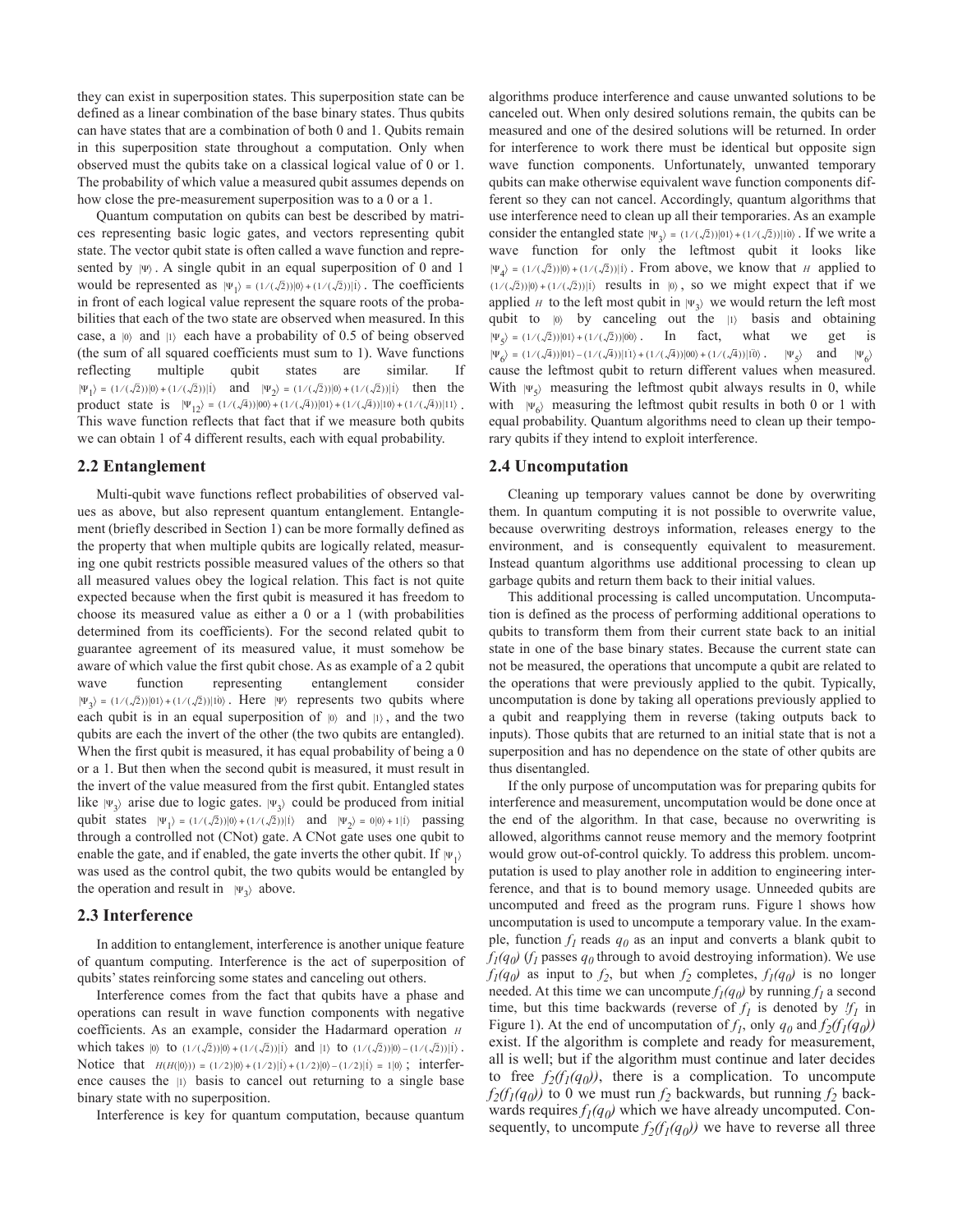

**FIGURE 1: Basic uncomputation** 

blocks in Figure 1. We must run *!!f1* (*!!* means reverse-reverse, and *!!f<sub>1</sub>* equals  $f_1$ ,  $f_2$ , and  $f_1$ , which amounts to recomputing  $f_1$ , reversecomputing  $f_2$  and then reverse-computing the recomputed  $f_1$ . As the computation grows and we need to uncompute more times, each uncomputation grows. In general, uncomputing the i<sup>th</sup> computation step would recompute and uncompute the previous i-1 steps, quadratically increasing the work.

To combat this growth, [9] uses a different form of uncomputation. [9] relies on the use of an inverse function. Note that the inverse  $F<sup>1</sup>$  of a function is different than the reverse of a function *!F*. If  $F([0,x]) = [F(x), x]$  and  $F^{-1}([0,F(x)]) = [x, F(x)]$  then  $IF^{-1}([x, F(x)]) =$  $[0, F(x)]$ . Using  $IF^{-1}$  allows us to uncompute *F*'s input (i.e., turn *x* into 0) while keeping  $F$ 's output  $(F(x))$  to be used for later computations. Figure 2 shows the same example as Figure 1 using inversion where  $f_1$  uses  $q_0$  as input to produce  $f_1(q_0)$  and then  $!f_1^{-1}$  is used to uncompute  $q_0$  while keeping  $f_1(q_0)$ . Notice that if  $f_1(q_0)$  were no longer needed after  $f_2(f_1(q_0))$  is produced,  $f_1(q_0)$  could be uncomputed by executing only  $\mathcal{F}_{2}$ <sup>-1</sup> without recomputing  $f_1$ . This important observation means that we can uncompute many times without needing to recompute previous uncomputation so that uncomputation does not grow with the computation length but remains comparable to computation. Thus, inverse-based uncomputation amounts to roughly doubling the work even with frequent uncomputation. As such, inversion based computation is a key tool in such quantum algorithms as order finding, factoring, and discrete logarithms [6, 9].

## **2.5 Cloning**

Cloning is defined as the process of making an exact copy of a quantum wave function and is disallowed by physics [6]. The fact that qubits can not be identically copied is a consequence of the uncertainty principle which says the more we know about one physical property, the less we know about another. If we could make copies of a qubit, we could make many copies and measure precisely a single physical property from each copy allowing us to deduce precisely all the properties of the original qubit.

#### **2.6 Teleportation**

Teleportation is defined as the process of transporting quantum state from one qubit to another by exchanging only classical information. Teleportation is an important tool in quantum computing because physical movement is a major source of qubit error and physically moving a qubit is much slower than sending a classical bit via electrical signals. A teleportation channel is created by entangling two *carrier* qubits and sending them to distant points — one at the source, and the other the destination. A *data* qubit can be transmitted by interacting it with the source carrier qubit, measuring the interacted qubits, and sending the classical result of the measurement to the destination where it is used as the final step to transform the destination carrier qubit into the data qubit. Because the carrier qubits are entangled, measurement of the source carrier qubit transforms the destination qubit's state into a function of the data to be transmitted. For complete recreation of the data, we need to know what that function is so it can be inverted (obtaining the actual data) at the destination. Fortunately the classical values obtained from measuring the



**FIGURE 2: Uncomputation with inversion**

qubits at the source reveal the function, allowing exact recreation of the quantum state by sending only these classical values to the destination. Because the classical information is sent from the source to the destination, teleportation does not exceed the speed of light limit, as required by physics.

A key point here is that the carrier qubits can be entangled and sent to source and destination without using the value to be transmitted, and hence can be done well before the value is ready. Thus, the carrier set-up can be hidden from the communication critical path. When the value is ready, the interaction with the source carrier qubit, the sending of the classical information, and the transformation of the destination carrier qubit are the only actions in the critical path. These actions are much faster and much less error-prone than physical movement (especially over long distances). That is why teleportation is the choice tool for communication over long distances.

# **3 Program Transformation**

In this section we describe our program transformation that allows us to execute reverse computation of one function in parallel with forward computation of another.

## **3.1 Transformation approach**

Using Figure 2 as reference, we want to run  $/f_I^{-1}$  in parallel with  $f_2$ . We can see both  $/f_1^{-1}$  and  $f_2$  need  $f_1(q_0)$ . In classical we could simply pass  $f_1(q_0)$  to both functions, but this requires copying and in quantum copying is disallowed (i.e., physically infeasible) by the nocloning theorem (Section 2.5). It would seem that one of the most important techniques for achieving parallelism in classical computing is not allowed in quantum computing.

We make the key observation that to achieve parallelism between  $!f_1^{-1}$  and  $f_2$  it is not actually a copy that is needed but rather another, physically feasible, well-known quantum operation called *Fanout*.

If it were physically possible, a quantum copy operation would take  $\Psi_4$ <sup>0</sup> $\rangle = (\alpha|0\rangle + \beta|1\rangle)|0\rangle$  to  $|\Psi_4\Psi_4\rangle = (\alpha|0\rangle + \beta|1\rangle)(\alpha|0\rangle + \beta|1\rangle)$ . Notice that take  $\Psi_4$ <sup>0</sup>) = ( $\alpha$ |0) +  $\beta$ |1))|0) to  $|\Psi_4\Psi_4\rangle = (\alpha|0\rangle + \beta|1\rangle)(\alpha|0\rangle + \beta|1\rangle)$ . Notice that when multiplied out  $|\Psi_4\Psi_4\rangle = \alpha^2|00\rangle + \alpha\beta|01\rangle + \alpha\beta|10\rangle + \beta^2|11\rangle$ . Notice that the copy operation would cause no entanglement between the two qubits and if one of the qubits were measured, the state of the other qubit would still be undetermined. A Fanout operation, instead, takes  $|\Psi_4 0\rangle = \alpha |00\rangle + \beta |10\rangle$  to  $|\Psi_5\rangle = \alpha |00\rangle + \beta |11\rangle$ . Notice that  $|\Psi_5\rangle$  is not equal to  $|\Psi_4 \Psi_4\rangle$  and therefore Fanout is not a copy operation. But also notice that the probability of each qubit being measured as 0 or 1 are equal in  $|\Psi_4 \Psi_4\rangle$  and  $|\Psi_5\rangle$ . For example, the probability that the left qubit in  $|\Psi_4\Psi_4\rangle$  is 0 is  $\alpha^4 + (\alpha \beta)^2 = \alpha^4 + \alpha^2(1-\alpha^2) = \alpha^2$  which is equal to the probability that the left qubit in  $|\Psi_5\rangle$  is 0. Fanout does copy qubit probabilities correctly, but introduces entanglement artifacts that keep it from making *independent* copies. Fanout can be implemented using a simple bitwise CNot operation with the qubit to be fannedout as control, and 0 as the other input.  $|\Psi_4\Psi_4\rangle = \alpha^2|00\rangle + \alpha\beta|01\rangle + \alpha\beta|10\rangle + \beta^2|11\rangle$ 

In quantum computing, entanglement is an important component of the computation and should be thought of as one of the key components of any input or output of a function. Function results depend not only on the input qubits wave function coefficients, but also on any entanglement between the input qubits and other qubits used in the function. Therefore, if we want to make two functions parallel,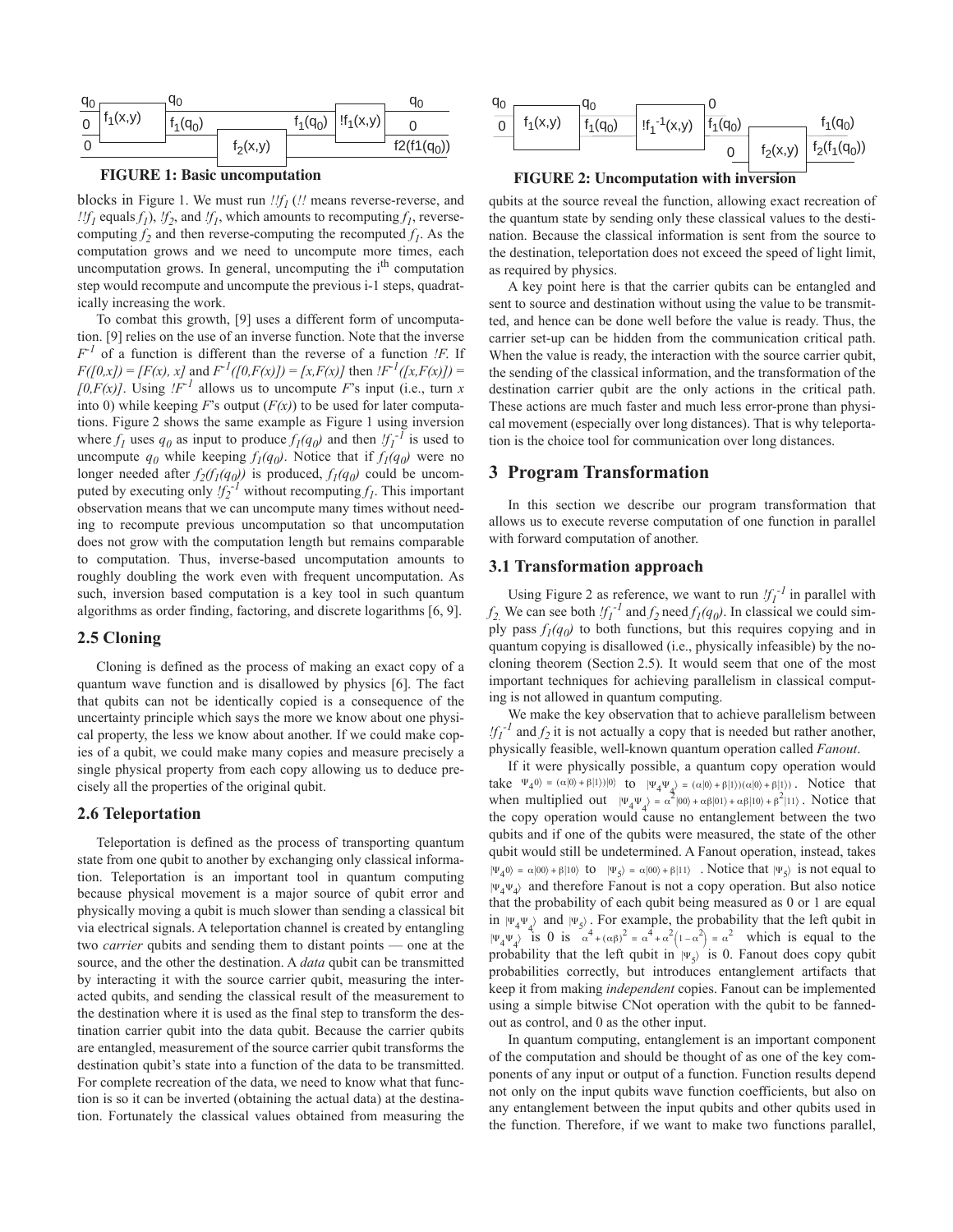

that were originally sequential we must ensure input wave function component probabilities are maintained, but also that any entanglement is maintained. It turns out that the entanglement artifacts from Fanout make this assurance. Because the fanned-out qubit is entangled to the original, the fanned-out qubit is transitively entangled to all the qubits to which the original is entangled. As an example, consider three qubits  $a_0$ ,  $a_1$  and  $a_2$ , where  $a_0$  is entangled to  $a_1$ . If we fanout the three qubits to  $b_0$ ,  $b_1$  and  $b_2$  then  $b_0$  is entangled to  $a_0$ ,  $b_1$ to  $a_1$  and  $b_2$  to  $a_2$ . Because  $b_0$  is entangled to  $a_0$ ,  $a_0$  is entangled to  $a_1$ , and  $a<sub>1</sub>$  is entangled to  $b<sub>1</sub>$ ,  $b<sub>0</sub>$  is transitively entangled to  $b<sub>1</sub>$ . Furthermore, although  $b_2$  is entangled to  $a_2$ ,  $a_2$  is not entangled to either  $a_0$ or  $a_1$ , and therefore  $b_2$  is not entangled to  $b_0$  or  $b_1$ . Consequently, whether a function operates on qubits  $a_0$  through  $a_2$  or  $b_0$  through  $b_2$ , the function will produce the same results. Therefore, in Figure 2 we can fanout  $f_I(q_0)$  and one of the fanouts can go to  $/f_I^{-1}$  and the other to  $f_2$ .

We point out the subtle but key reason why our fanout strategy works. The combination of uncomputation followed by !Fanout returns one of the fanout qubits to its initial state (*0* in our example). Thus, the uncomputed fanout qubit is disentangled from the other fanout qubit  $(f_1(q_0))$ , which can be used by other computation  $(f_2)$ without any problems of unwanted entanglement. However, if we were to fanout a qubit into two and then expect to perform independent computation on the pair, to achieve general parallelism for instance, then that would not work because the pair is entangled and cannot be operated on independently. It works here only because the specific operation we perform — uncomputation followed by !Fanout — disentangles the fanout pair.

The remaining constraints on parallelism are similar to those in classical computing including the requirement that any functions executed in parallel must modify different qubits. For our purpose of overlapping computation with uncomputation this requirement is automatically satisfied because one function is producing a value to be used in later computation, and the other function is removing a value no longer needed.

Figure 3 depicts how Fanout allows uncomputation to be overlapped with later computation. First,  $f_l(q_0)$  is produced from  $q_0$ .  $f_1(q_0)$  is then fanned-out using a free qubit. One of the fanned-out pair is used by  $lf_1^{-1}$  to uncompute  $q_0$ . The other is used to produce  $f_2(f_1(q_0))$ . Notice that  $!f_1^{-1}$  and  $f_2$  can execute in parallel. When  $!f_1^{-1}$ and  $f_2$  are complete, we still have a pair of  $f_1(q_0)$ . It is important that we reduce the pair back to a single qubit before running  $\int_{2}^{2} r^{2}$ . We can reduce the pair to a single qubit by preforming the *!Fanout* operation (which is Fanout in reverse) on the pair. The result is  $f_1(q_0)$  and a 0 qubit. The remaining  $f_1(q_0)$  is uncomputed by  $/f_2^{-1}$ . It is important that the !Fanout is performed *before*  $!f_2^{-1}$  because otherwise we would be left with a single version of  $f_l(q_0)$  and no easy way to get rid of it. We could not do an !Fanout then because there would be only a single version, and the only alternative would be to run the more-heavy-weight  $!f_2^{-1}$  again.

The above-described procedure can be made easily into a general

program transformation that can be applied to a string of function calls. After each function call (for forward computation), code should be inserted to Fanout each qubit of the function's output. The fannedout qubits are used for further computation as well as for uncomputing the function's inputs. The corresponding !Fanout operation should be placed immediately before the point where the program uncomputes the function's outputs.

One final issue is load imbalance. The uncomputation step may not be equal exactly to the next computation step — i.e.,  $/f_1^{-1}$  and  $f_2$ may not be perfectly load-balanced. This load imbalance depends upon how different the inverse function is from the forward function. This load imbalance will introduce some inefficiency and reduce speedups. However, in practice,  $f_1$  and  $f_2$  are often successive iterations of a loop performing the same computation on different data, and therefore are likely to be naturally load-balanced, and if  $f_1$  and  $lf_1^{-1}$  are similar in computational weight, then this transitively makes  $\int f_1^{-1}$  and  $f_2$  to be naturally load-balanced.

#### **3.2 Implementation**

We do describe how the transformation could be automated using preexisting language features in QCL, a high-level quantum programing language [7].

To automate our transformation the **c**ompiler must consider a quantum program like the one in Figure 4a and decide whether a function is performing an uncomputation and nothing else (i.e., distinguish between functions performing uncomputations and others performing regular computations). Once such a function is identified, our transformation can parallelize the uncomputation with later computation. To isolate uncomputations, the compiler has to identify (1) where and which qubits are being returned to the zero basis state (have been uncomputed), and (2) ensure that the function does not change other qubit values but only uses them for the uncomputation.

Fortunately, QCL already provides the language features needed in the form of types for function arguments, which allow the compiler to achieve both the above requirements. Currently the compiler uses these types for type checking but we extend the use for our transformation.

QCL uses a *quvoid* argument type to mark that an argument must take qubits that are initialized to the zero basis state as input (i.e., the function needs an empty register to "write to"). At output, the quvoid argument is typically not in the zero state. Figure 4b shows example function definitions using the quvoid type arguments. Notice that the quvoid arguments are used as the destination for "assignments". In reality, we do not assign to the quvoid register (recall that no overwriting is allowed in quantum), but manipulate the known zero input state into the intended output. Currently, the compiler uses the quvoid type to detect bugs of the form where a function is called with a output register that is not known to be in the zero basis state. We note that the quvoid argument is sufficient to allow the compiler to identify uncomputation. Consider what happens when a function that has a quvoid argument is called in reverse. Because the function is being called in reverse, the quvoid argument need not be zero basis, but the output of the function must be zero basis (because the input of the forward function is zero, so the output of the reverse must be zero). In other words, the function performs an uncomputation to return the quvoid argument back to the zero basis. Therefore, the compiler can infer that a reverse call to a quvoid function would result in the quvoid arguments being uncomputed to the zero basis, satisfying the first requirement above**.**

To address the second requirement**,** QCL also provides the *quconst* type to function arguments that allows the compiler to infer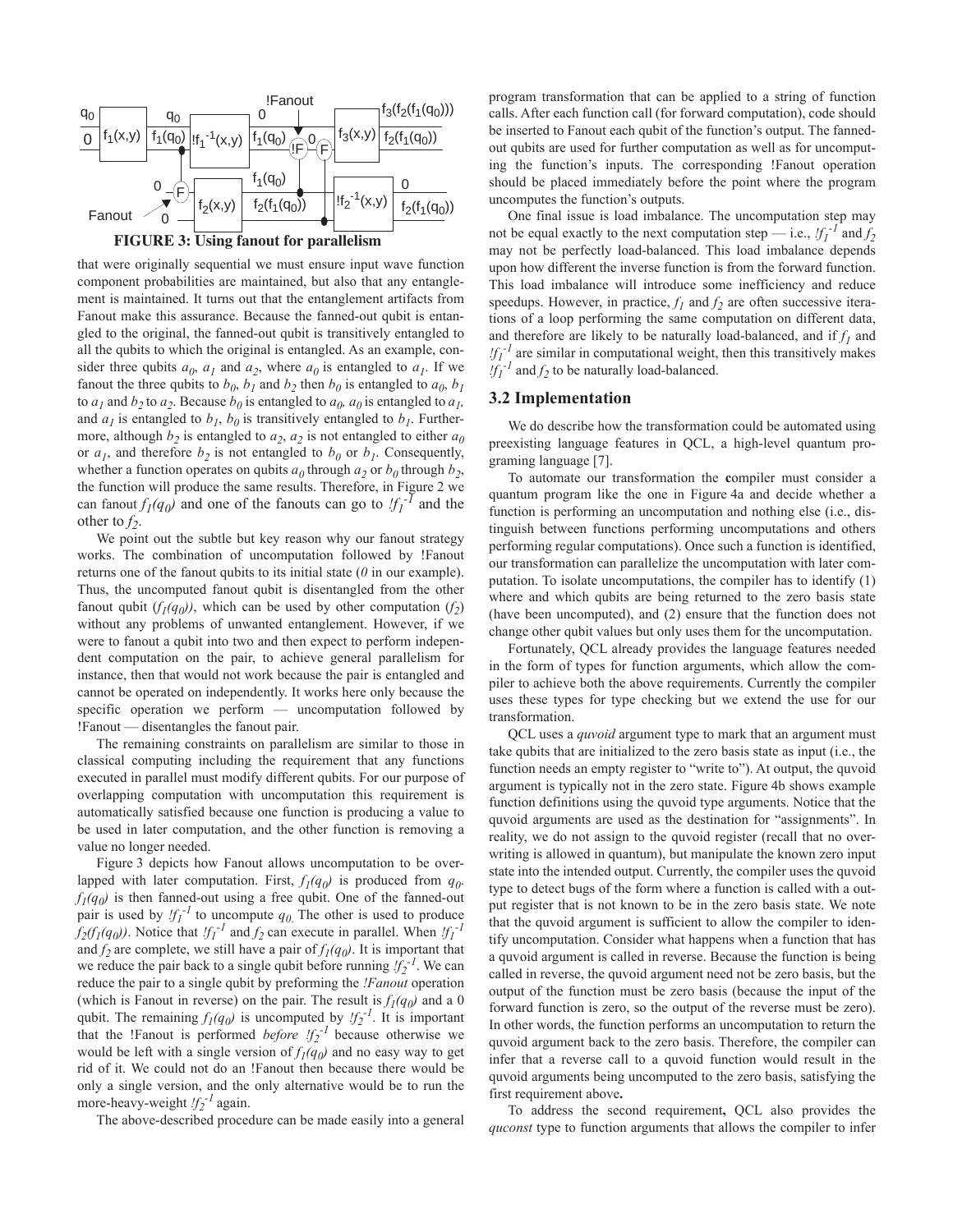

#### **FIGURE 4: Example depicting transformation: a) top-level program, b) function definitions, c) automatically-generated tasks to pass to scheduler, (d) transformed program at task level**

when a function is using the argument only as input. Figure 4b shows four functions that use a quconst to determine the output that they compute in the quvoid argument. The compiler can be sure that any arguments marked quconst are not modified by the function, thus satisfying our second requirement.

Once the two requirements are verified as described above, we consider how the compiler takes a program like the one in Figure 4a and transforms it into the one in Figure 4d that can later be easily scheduled for parallel execution on our multicore architecture.

When the compiler examines the string of function calls in Figure 4a and their arguments' type declarations in Figure 4b, the compiler can infer that  $q\theta$  is being uncomputed by  $!f_0^{-1}$ . The compiler also infers a true data dependence between  $f_0$  and  $f_0^{-1}$  through only q1 because the quvoid  $q_1$  can be modified by  $f_0$  but not the quconst q0. Similarly, there is a true dependence between  $f_0$  and  $f_1$ through only q1. Thus, the compiler infers that  $f_0$ 's outputs  $(q_1)$  is being used by the uncomputation  $lf_0^{-1}$  and later computation  $f_1$ . Accordingly, as described in Section 3.1, the compiler inserts a Fanout for each of  $f_0$ 's outputs, in this case q1, so that one copy is used by  $1/f_0^{-1}$  and the other by  $f_1$ . After the Fanout,  $f_1$  and  $1/f_0^{-1}$  can run in parallel. Finally, the compiler inserts a !Fanout to merge the fanout pair just before the function that uncomputes  $q_l$  itself (i.e.,  $lf_l^{-1}$ ), as described in Section 3.1  $(f_I^{-1}$  is identified as an uncomputation just as  $If_0^{-1}$  is).

In addition to using the data dependence information for these insertions, the compiler also uses the information to demarcate tasks that can be scheduled for parallel execution on our quantum multicore architecture. Figure 4c shows how operation are divided into tasks. task0 performs  $f_0$  and fans out  $q_1$ . task1 uncomputes  $q_0$ . task2 computes  $f_l$  with the fanned out copy, and task3 performs the cleanup of the extra fanned out copy using *q1* and then does the uncompute of  $q_1$ . After the transformation, task1 and task2 are dependent on task 0 but are independent of each other, and task3 is dependent on task1 and task2. The compiler records this parallelism information as depicted in Figure 4d to be used by our scheduler in Section 4.3.

Figure 5 shows a pseudocode algorithm for the transformation

example described above. The pseudocode assumes a program structure of alternating compute/uncompute functions as shown in Figure 4a, but extension to other program structures is possible. *transform* begins with startup code that performs the first task and generates a fanned out pair. In steady-state, *transform* appends a Fanout operation at the end of the second task generated by each iteration of the *for* loop. The next iteration uses the fanned out pair (one for each of the two following tasks), and undoes the fanout that was performed two iterations ago by prepending a !Fanout to the start of the first task generated by each loop iteration. *transform* also marks that the two tasks in each *for* loop iteration are parallel. After the toplevel function has been transformed, *transform* is executed on each of the functions called within the top-level function. Thus transform marks tasks and parallelism in the top-level function but also in nested function calls so that it is possible for computation and uncomputation to be overlapped at multiple call depths, allowing potentially two raised to the call depth speedup.

Because there are overheads associated with our transformed code, it is important that transformation is only performed when it is feasible and beneficial considering hardware constraints. Because quantum computation can use teleportation to prepare ahead of time for communication, there is little latency penalty for synchronizing parallel tasks (unlike classical communication). In addition the latency introduced by instrumented code is very small. A Fanout of an n-bit register is n parallel simple CNot gates, and therefor the additional Fanout and !Fanout for each function is insignificant. While the latency penalties are small hardware requirements are likely to limit how much parallelism should be exposed. More parallelism clearly requires more computational resources, and thus the balance between achievable speedup and additional hardware must be considered in performing transformation

## **3.3 Implications**

}

We note, that the cost of this runtime improvement afforded by this transformation is a similar constant factor increase in number of qubits. This increased qubit footprint is an obvious outcome of

```
transform(func) {
 emit(start task0);
 emit(func.funcCall[0]);
 emit(fanout func.funcCall[0].out, copy);
 emit(end task0);
 for (n=1 to number of function calls, n+=2){
  emit (start parallel task);
  emit (start task(n)); //uncomputation
  if (func.funcCall[n-2].copy exist)
    emit(!fanout func.funcCall[n-2].out,
          func.funcCall[n-2].copy);
  emit(func.funcCall[n] using copy);
  emit(end task(n));
   if (func.funcCall[n+1] exists) {
    emit(start task(n+1)); //next forward computati
    emit(func.funcCall[n+1], func.funcCall[n-1].ou
    emit(fanout func.funcCall[n+1].out,
          func.funcCall[n+1].copy);
    emit(end task(n+1));
   }
  emit(end parallel tasks);
 }
 for (n=0 to number of function calls)
   transform(func.funcCall[n]);
```
#### **FIGURE 5: Pseudocode for transformation**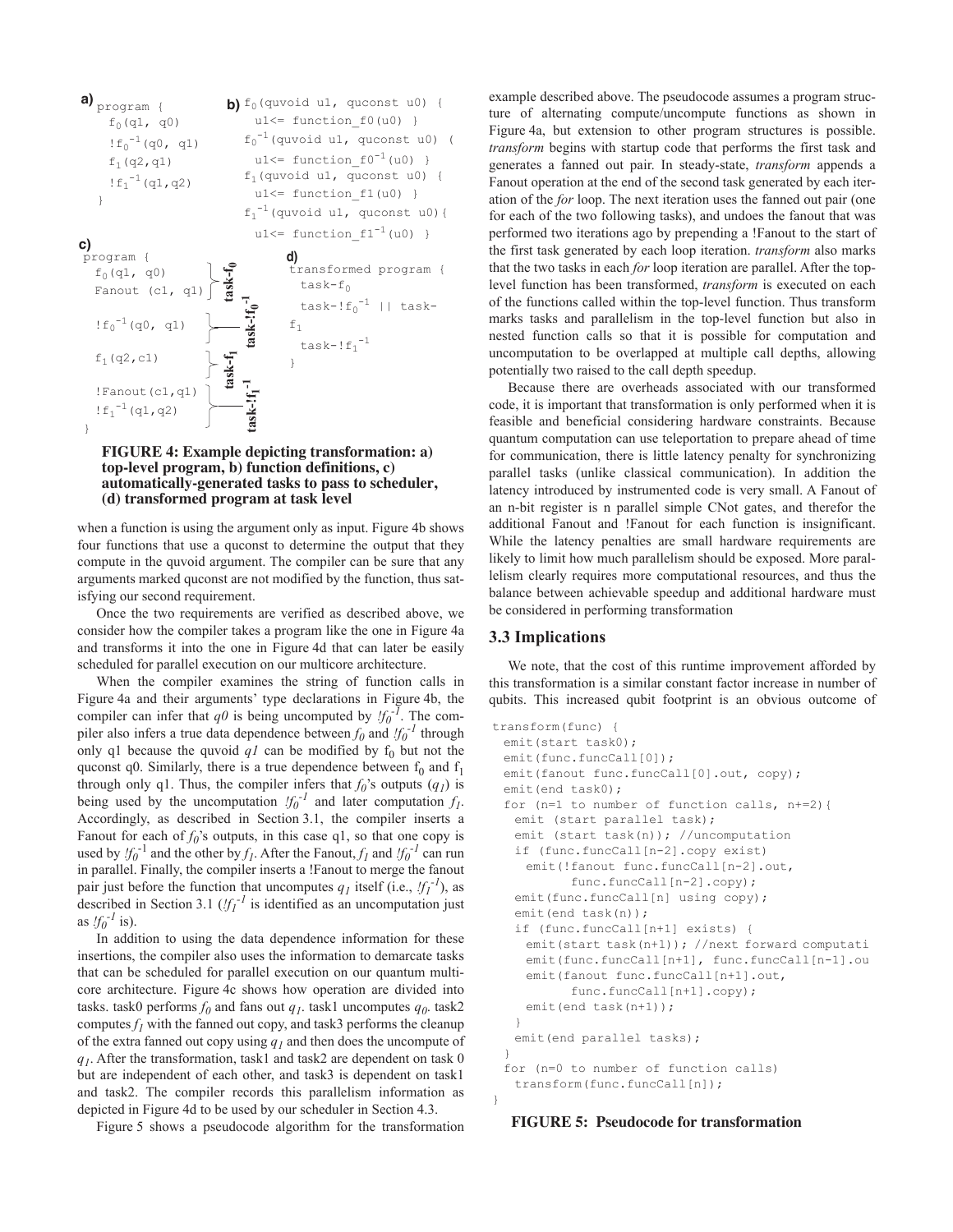exploiting parallelism. While today, device physicists are worried about constructing a handful of qubits, we argue that for practical quantum computing, scalable solid-state implementations have to become a reality. Once quantum hardware can scale to practical sizes, scaling an addition factor of 2 or 4 is not an impediment.

We point out that this increased qubit footprint will not lead to worsened error rates. Errors are a problem only when they accumulate to the point that they can not be corrected (i.e., they exceed the error correction codes strength) [6], Errors that occur in parallel computation are corrected before the results are combined (every logical gate has error correction built in, as explained in Section 4.1), and therefor do not accumulate to become irrecoverable. In fact, our reduction in runtime likely leads to better error rates because shortening runtime also shortens live-ranges of quantum values thus reducing decoherence time that occurs between the end of one correction and the start of another operation (which will end in another error correction). Consequently, the qubits have higher fidelity at the start of the second error correction.

# **4 Architecture**

In this section, we describe our technique for mapping parallel computation and uncomputation to quantum hardware. We then consider hardware optimizations tailored for the resulting communication patterns. We first include some background on the previous work in quantum architecture upon which our technique builds.

## **4.1 Background**

We build on the architecture proposed in [5]. In quantum computation, errors are extremely common and every operation must be performed fault-tolerantly. Error Correction Codes (ECCs) are used to encode logical qubits into many physical qubits (e.g., one logical qubit may need seven or more physical qubits). Fault tolerant gates operate on logical qubits; each fault tolerant gate mapping to many non-fault-tolerant gates operating on the physical qubits. At the end of a logical gate, incorrect physical qubits are corrected resulting in error-free logical qubits.

Because physical movement of qubits introduces errors, the architecture proposed in [5] minimizes physical movement. In particular, [5] uses an FPGA-like substrate, called Quantum Logic Array (QLA), which consists of many fault tolerant gates arranged in an array and interconnected with teleportation channels in a grid fashion. [5] *locally* maps all the physical gates within one logical faulttolerant gate so that physical movement within the fault-tolerant gate is kept within a small area. For communication from one gate to another, [5] relies on teleportation.

Recall from Section 2.6 that teleportation works by entangling two carrier qubits, keeping one at the source and sending the other to the destination. This sending is done well before the data to be transmitted is even produced so that the carrier set up is hidden under data production and is not on the teleportation critical path. When the data is ready, it is interacted with the source carrier qubit which is then measured, forcing the destination carrier qubit into a state which is a function of the data. The actual data is recreated by applying the classical value obtained from the measurement to the destination carrier qubit. The interaction, measurement, sending and applying of classical information are much less error-prone than physical movement.

There is one complication left: From our description, it may seem that the carrier qubits themselves physically move through the large distance between source and destination. Such movement would corrupt the carrier qubits making teleportation unreliable and slow (the



setup would be long and would require much overlap with other work). [5] shows a strategy to address this problem. [5] breaks the distance between source and destination into *n* hops separated by islands, where physical movement occurs *only* within one hop, as shown in Figure 6. In step 0, each hop uses a pair of carrier qubits, entangles the pair, moves one of the pair to the source end of the hop and the other to the destination end of the hop. At end of the step, there is a string of *n* pair-wise entangled carrier qubits. Next, to communicate from one hop to the adjacent hop, a set of *n/2* teleportations are done. These teleportations interact the carrier qubits from every other pair of adjacent hops (e.g.,  $a<sub>I</sub>$  is interacted with  $b<sub>0</sub>$  and  $c<sub>I</sub>$  with  $d<sub>0</sub>$ ) and apply the classical information of the interaction to transform the entangled counterpart (e.g.,  $a_1b_0$  interaction is applied to  $b_1$  to transform  $b_1$  into  $a_1$ ). At the end of this step, there are  $n/2$  carrier qubit pairs each of which span two hops (as shown in step 1). This process continues where every step halves the number of carrier qubit pairs and doubles the spanned distance, until there is one pair that spans the entire distance from source to destination.

To summarize, this strategy permits long-distance communication across many hops even though each qubit moves only one hop in step 0. In addition, all these preparatory steps (steps 0-3) are done before the data to be sent is actually ready. After teleportation, the used carrier qubit pairs return to their source island to be repaired so that they can be reused for another teleportation. [5] handles errors due to the physical movement over one hop with a technique called distillation [6] which discards corrupted qubit pairs not suitable for teleportation. Qubit pairs discarded due to distillation have the effect of increasing the number of qubits that must be sent between hops. Pairs lost due to distillation must either be compensated by sending more pairs at a time (higher inter-hop bandwidth) or by increasing the teleportation setup time during which enough good pairs are accumulated from multiple rounds of distillation.

#### **4.2 Our quantum multicore architecture**

While previous proposals, such as QLA, have advocated using a homogenous sea-of-gates FPGA-like architecture, we propose that the FPGA-like substrate be split into multiple, well-defined cores each of which contains a subset of the original gates and internal communication (teleportation) channels. The cores are also connected with inter-core teleportation channels. It may seem that by creating partitions in the hardware our multicore architecture introduces granularity boundaries and reduces the flexibility of the homogenous, non-granular FPGA-like QLA. However, with our transformation, coarse-grain parallelism becomes a fundamental part of quantum algorithm structure and our multicore architecture matches this coarse-grain parallelism better than QLA. As such, it is hard for a fine-grain gate-level scheduler to map this coarse-grain parallelism on to the homogenous QLA hardware (even if we assume that the fine-grain scheduler uses our transformed code). Our multicore granularity makes it easier for the scheduler to achieve speedups and at the same time reduce communication bandwidth.

The coarse-grain parallelism between uncomputation and later computation maps well to multiple cores, and implies that uncompu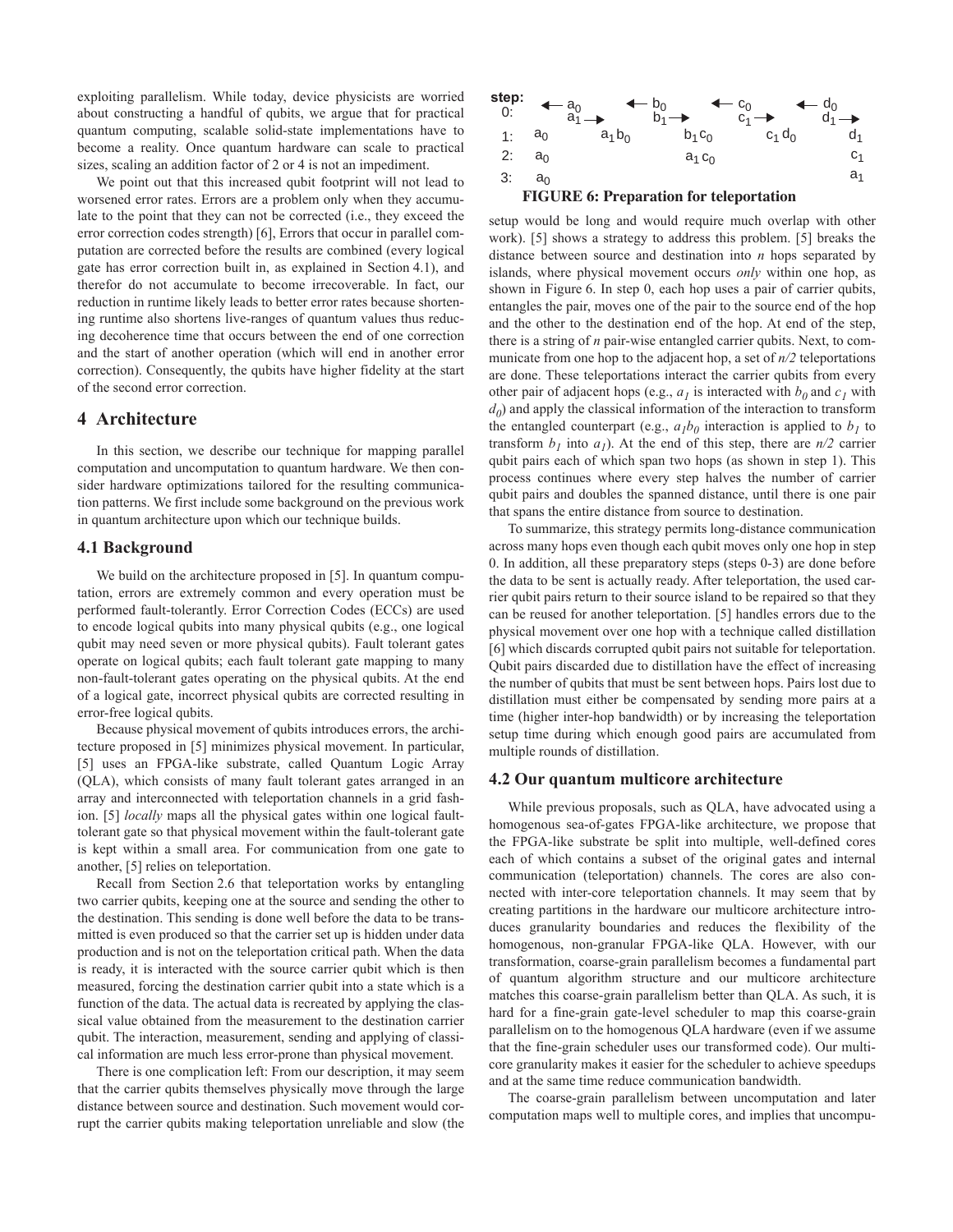tation runs on one core and the later computation on another. Most of the communication is *intra-core,* corresponding to dependencies within functions. Accordingly, each core is optimized for many short intra-core teleportations, borrowing from [5] which employs physical movement only within a logical gate and uses teleportation among gates. However, there is a small amount of communication needed between the cores. This need for *inter-core* communication arises from the fact that both cores need the fanouts of the output of the previous computation to proceed (e.g,  $q_1$  which is  $f_0$ 's output, is needed by both  $f_1$  and  $!f_0^{-1}$  in Figure 4), and only one of the cores could be running  $f_0$  and could avoid communication of q1 while the other core must obtain the other fanout of q1 via inter-core communication. Similarly, after the cores execute in parallel, the fanouts need to be merged via a !Fanout, requiring another inter-core communication.

These communications being inter-core are necessarily over long distances.While the teleportation scheme described above provides a method for long-distance communication with low error rate and almost no latency, there still are disadvantages to long communication. Each teleportation must allocate a number of carrier qubits proportional to the communication distance (i.e., number of hops), as shown in step 0 of Figure 6. To form a teleportation channel, each hop must have as many good pairs after distillation as the size of the message to be transmitted. If each hop has probability p of having enough correct pairs for transmission then the probability of all n hops having enough correct pairs is p<sup>n</sup>. These qubits are not available to be allocated for any other communication until the current teleportation is complete and the qubits return to their source islands. If enough carrier qubits are not available, the teleportation channel will not complete preparation before data is ready for transmission and the data qubit will have to wait. Length of communications matters because either we must provide higher bandwidth between each hop to increase p (i.e., more carrier qubit pairs needed at each island), or we must wait longer to accumulate enough good pairs across each hop for the later teleportation steps, as discussed in Section 4.1. The second option is easier than the first.

Because the inter-core communication arises from the uncomputation-computation parallelism which is fundamental to quantum computing, we propose dedicated inter-core communication channels to optimize this communication. Because these long communications are infrequent, and occur at the *ends* of functions, the communication preparation time (i.e., teleportation setup as described in Section 4.1) can be hidden under the execution of the functions. Accordingly, the dedicated channels can have low bandwidth connections, and can spend the entire function execution time to prepare the channel and still allow almost latency-free communication at the end of the function (this is the easier, second option mentioned above for long-distance communication). By providing dedicated long-distance channels, we prevent the carrier pairs being held idle in preparation of the long distance channel from obstructing other close intra-core communication within the function. While our architecture distinguishes between intra-core and inter-core communication, the original homogenous, non-granular QLA does not make this distinction. The lack of this distinction implies that short and long communication are handled alike and may obstruct each other.

We point out that our architecture scales as quantum devices become denser. Until all levels of loop nesting of computationuncomputation parallelism are exploited, doubling the hardware would double performance.

#### **4.3 . Scheduling on our multicore architecture**

One possibility for mapping our transformed computation to

quantum gates in the QLA would be to use a fine-grain scheduler such as [2]. [2] has created a toolset for mapping quantum operations to such quantum gate arrays. The tool takes a backwards pass through the program graph scheduling ready operations as close as possible to their consumers to minimize the amount of time a value waits to be consumed (and thus reducing accumulation of error by decoherence). The scheduler is oblivious of the algorithmic structures of computation and uncomputation and optimizes the low-level communication among gates. While such a scheduler is capable of scheduling our exposed parallelism with reasonable speedup (we will see this in our results), in this section we describe how scheduling at the high-level granularity of computation and uncomputation can be more efficient in terms of communication distance, and hence bandwidth (Section 4.2).

If we were to use the scheduler in [2] to schedule our transformed computation on the QLA, then parallelism created by our transformation creates a difficulty for the scheduler. It is difficult for the scheduler to determine if two independent operations should be scheduled close together to minimize communication when their dependence chains join (the operations though independent of each other do belong to their respective dependence chains), or if the dependence chains will be independent for long enough to amortize the cost of executing them far apart at the benefit of leaving free resources for other dependent operations. This difficulty arises because the scheduler is oblivious of the high-level structure in computation and uncomputation and the coarse-grain parallelism between them. Therefore, while we allow the scheduler to schedule fine-grain operations *within* computation and uncomputation function calls on each core, we explicitly schedule the coarse-grain computation and uncomputation function calls themselves to separate cores knowing the high-level parallelism between the previous uncomputation and the next computation (Section 3). That is, we solve the scheduler's difficulty by knowing that the dependence chains within computation and uncomputation are long enough, and the communication between a previous uncomputation and the next computation is small enough that they can be scheduled far apart. In contrast, the original scheduler in [2] does not schedule independent operations as far apart as our approach, forcing other operations in their dependence chains to be farther away and incurring higher bandwidth.

In addition, the knowledge of the coarse-grain parallelism between computation and uncomputation allows our scheduling scheme to take advantage of the dedicated inter-core communication channels in our multicore architecture which the previous scheduler does not have in its homogenous QLA architecture. Because these dedicated channels exist for inter-core communication and are not needed for intra-core communication which occurs through intracore teleportation channels, our scheduler can hold up these channels for long preparation time without causing a shortage of communication channels, allowing low-bandwidth channels to be sufficient (Section 4.2). In contrast, the original scheduler in [2,5] does not allow long preparation time because doing so would block other communication through its homogenous communication channels. Instead, the scheduler must either rely on high-bandwidth channels or delay communication. Thus, our architecture makes bandwidthefficient scheduling easier, as mentioned before.

At the coarse-grain level we exploit only the known parallelism, between previous uncomputation and later computation, and nothing else. Any lost opportunity for additional coarse-grain parallelism seems negligible.

Figure 7 shows a pseudocode description of the scheduling algorithm we use to schedule on our multicore architecture. The algo-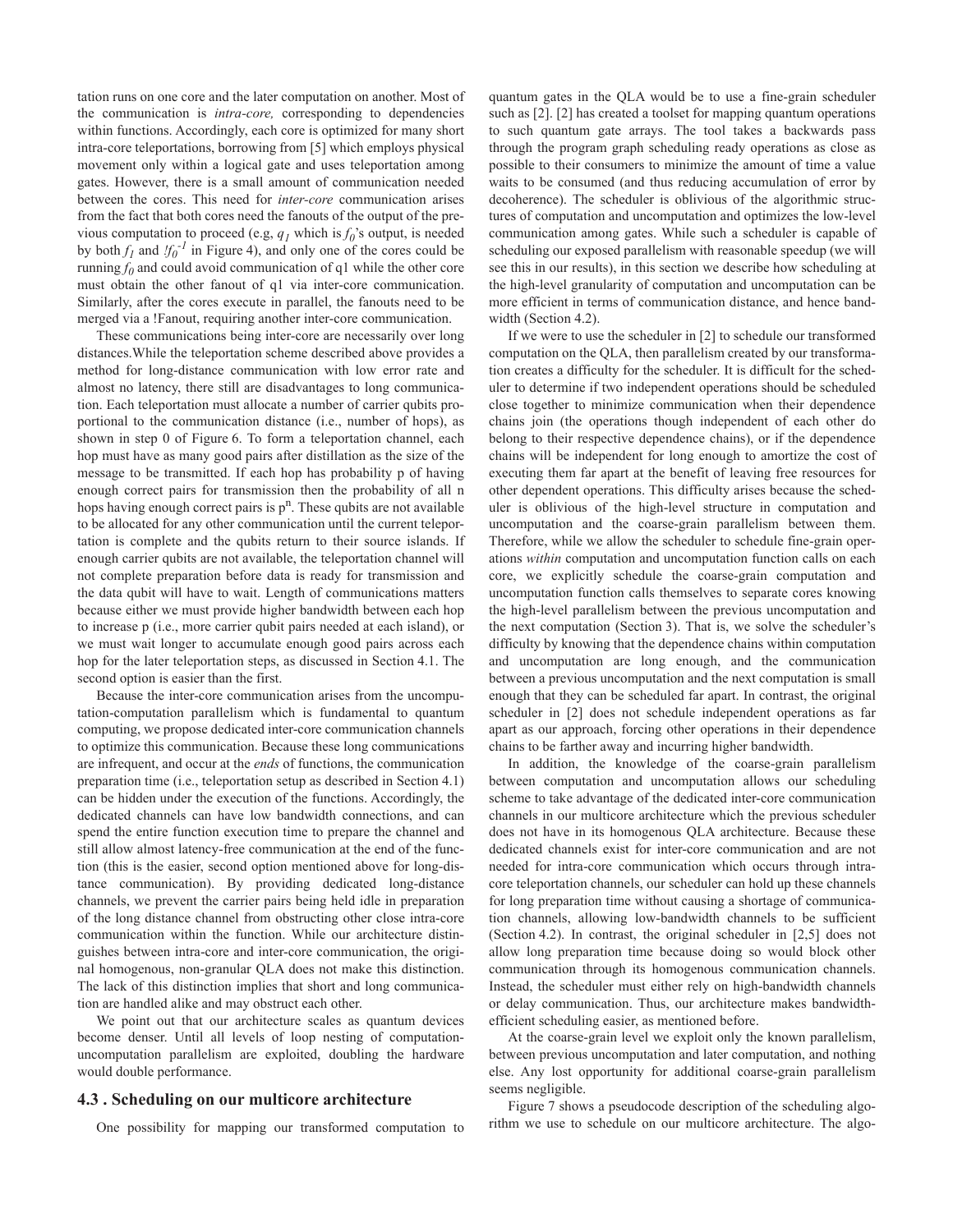```
schedule(height, task, freeCores) {
 coreSet1=allocateNcores(2height-1, freeCores);
 coreSet2=allocateNcores(2height-1, freeCores);
 toggle=1;
 if (task==null) {
  return;
 } else if (height==0) {
  execute(task, freeCores);
 } else {
   foreach step in task {
    if (toggle) {
      schedule(height-1, step.compute, coreSet1);
      schedule(height-1, step.uncompute, coreSet2);
    } else {
      schedule(height-1, step.compute, coreSet2);
      schedule(height-1, step.uncompute, coreSet1);
    }
    toggle=!toggle;
   }
 }
}
```
#### **FIGURE 7: Pseudo-code for scheduling**

rithm takes as inputs the tasks with their dependence information as demarcated by our transformation in Section 3.2. The algorithm starts with a top level task and allocates two sets of cores onto which it allocates its parallel tasks. There are two sets because we support only two-way parallelism at each level (overlapping of uncomputation and later computation at that level) keeping in mind that the overall parallelism is two raised to the number of levels. As the scheduler schedules its tasks to the two sets of cores it recurses into each task's subtasks similarly partitioning cores for two-way parallelism. When a task schedules its sequence of steps it toggles the set of cores it uses for forward and reverse computation at each step. This toggling causes corresponding forward and reverse functions to execute on the same cores and, as we discuss later in this section, reduces communication.

To discuss scheduling in detail we walk through an example scheduling depicted in Figure 8. Figure 8a depicts the tasks output by our transformation (described in Section 3.1). Notice that this program exhibits two levels of nesting of uncomputation (one at the program level and the other within each function call), thus the transformation was preformed recursively to depth two. In addition,

```
task-f_0 {
                                               task-g_0task-!g_0^{-1} || task-g_1\text{task-!} \, \tilde{g_1}^{-1}|| task-g<sub>2</sub>
                                                task-!{g_2}^{-1}}
    task-f_1 {
     task-h_0task-!\check{\text{h}}_0{}^{-1}|| task-h<sub>1</sub>
     task-!\mathrm{h}_1|| task-h_2task-!h_2^{-1}}
      transformed program {
      task-f_0task-!f_0^{-1} || task-f_1task-!f_1^{-1}}
                                                 task-f_0^{-1} {
                                                task-i<sub>0</sub>\text{task-}\,i_0^{-1}|| task-i<sub>1</sub>
                                                 task-!\rm i_1|| task-i<sub>2</sub>
                                                 task-!i_2<sup>-1</sup>
                                                 }
     task-f_1^{-1} {
     task-j_0task-!j_0^{-1} || task-j_1task-!j_1^{-1} || task-j_2task-!j_2^-}
a)
```
**FIGURE 8: Scheduling: a) code b) mapping to cores**

the program uses inverse-based uncomputation as we discussed in Section 2.4. This generalized program structure is apparent in multiple quantum algorithms [10,9, 6], including Shor's algorithm. In Shor's algorithm [9], the dominant computation phase is an exponentiation on a quantum register by iteratively performing multiplications (corresponding to each task- $f_x$  in Figure 8), with each multiplication iteratively performing additions (corresponding to each *task-g<sub>x</sub> task-h<sub>x</sub>*, *task-i<sub>x</sub>* and *task-j<sub>x</sub>* in Figure 8). Thus the generalized example in this section translates directly to Shor's factoring algorithm which will be evaluated in Section 6.

Notice that the input to the scheduler already specifies dependencies and thus the scheduler needs only to schedule the specified parallelism in a favorable way.

The scheduler's first step, is to map  $task-f_0$  (the only ready task) to computational resources. Because  $task-f_0$  has internal parallelism of up to 2 internal tasks**,** the scheduler allocates two cores (cores 1 and 2) to  $task-f_0$ . The scheduler then examines  $task-f_0$ , and maps the first subtask ( $task-g_0$ ) to core 1 (either core 1 or core 2 could have been chosen) at time step 0. *task-g<sub>0</sub>* finishes at the end of time step 0, having produced output that is required by both  $task$ - $!f_0$ <sup>-1</sup> and  $task$ - $f_1$ The scheduler sees that when task-g0 finishes  $task$ - $!f_0^{-1}$  and  $task$ - $f_1$ are ready to execute in parallel. At this point we have to make a decision as to where to schedule task- $lg_0$ <sup>-1</sup> and where to schedule  $g_l$  One option is to schedule all the forward computation in  $task-f_0$  in core 1, and all uncomputation of  $task-f_0$  in core 2. The other option is to alternate between computation and uncomputation on each core. It turns out to be more bandwidth-efficient to alternate between computation and uncomputation on each core. If we were to schedule *task* $g_0$  and *task-!g<sub>0</sub>*<sup>-1</sup> to different cores we would have to send not only the fanned out copy of the output of  $g_0$  across the core, but also the qubits that are to be uncomputed. Recall from Section 2.4 and Section 3 that  $task$ -!g<sub>0</sub><sup>-1</sup> uncomputes  $task$ -g<sub>0</sub>'s inputs and needs both the inputs and outputs of  $task-g_0$ . Instead if we schedule  $task-g_0$  and *task-* $\left[ g_0^{\dagger} \right]$  on the same core we don't have to transmit the qubits to be uncomputed, and we transmit (via teleportation) only one of the fanouts of  $task-g_0$ 's output to be used by task- $g_1$  on the other quadrant. Therefore, the scheduler schedules  $task-g_0$  and  $task/g_0^{-1}$  to core 1 and  $task-g_1$  to core 2. Upon completion of  $task$ - $!g_0^{-1}$  the fanned-out input is sent to core 1 where  $task$ - $lg_1$ <sup>-1</sup> is scheduled. The fanned-out input is uncomputed by an inverse fanout with its fanned-out pair in *task-!g<sub>1</sub>*<sup>-1</sup> before *task-!g<sub>1</sub>*<sup>-1</sup> actually performs  $lg_1$ <sup>-1</sup> to uncompute the

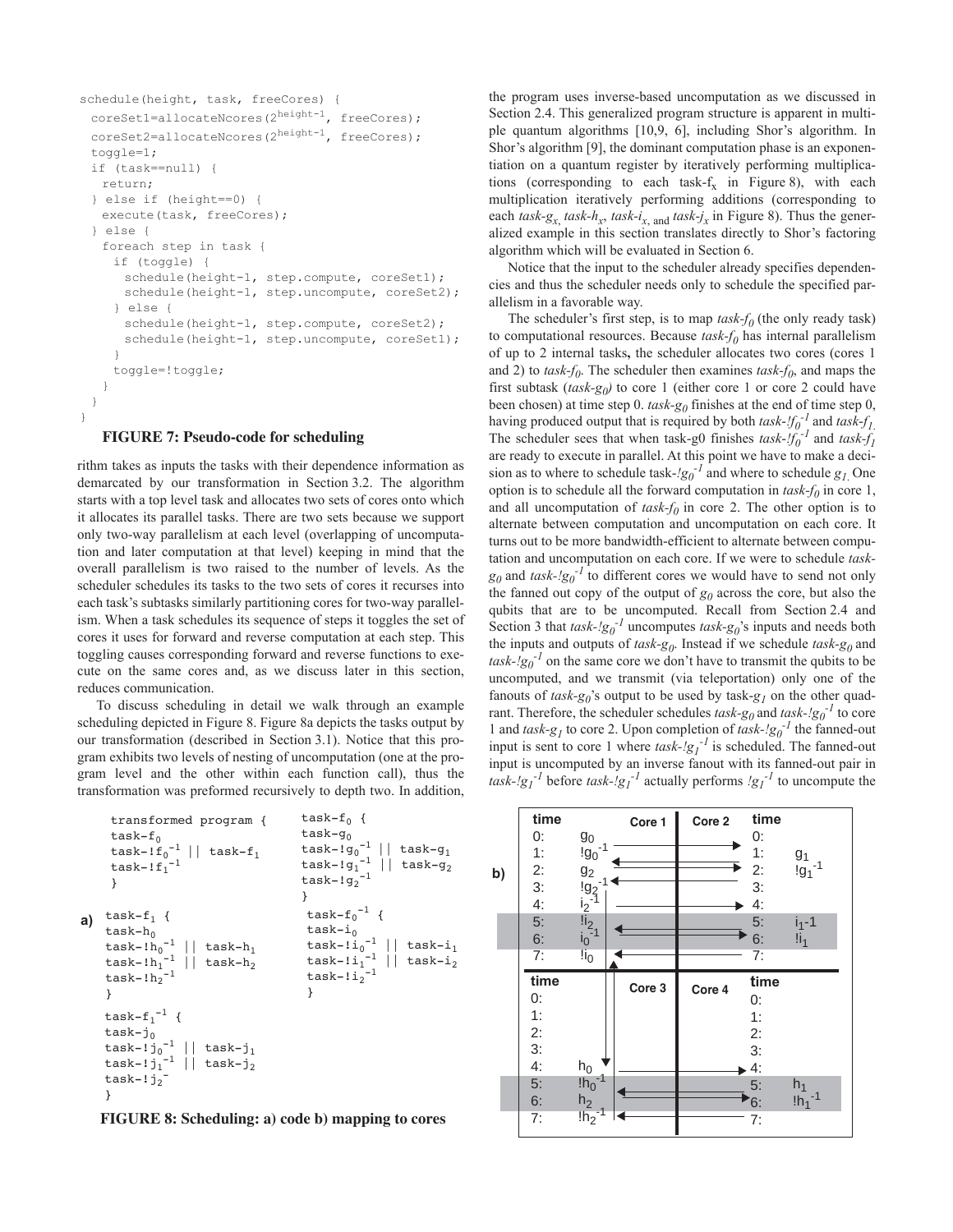other member of the pair. Therefore, each time step contains one transmission of the fanout qubit in each direction, one for the next step of computation, and the other to be reunited with its pair and uncomputed. The scheduler continues this process of alternating computation and uncomputation on core 1 and core 2 until we have completed forward execution of *task-f0*.

When the forward execution of  $f_0$  completes at the end of time step 3 (with the completion of  $task$ - $lg_2$ <sup>-1</sup>), dependence information from the transformation specifies that task- $f_1$  and task- $f_0$ <sup>-1</sup> are ready for execution. Similar to scheduling internal to  $task-f_0$ , the fanout of output of  $task$ - $f_0$  is sent to  $task$ - $f_1$  in core 3 and keep the other in core 1 for  $task-f_0^{-1}$ . At time step 4, the scheduler allocates core 1 and 2 for *task-!f<sub>0</sub>*<sup>-*I*</sup>, and core 3 and 4 for *task-f<sub>1</sub>* (note that the code shown for task- $f_0^2$ <sup>1</sup> in Figure 8(a) is regular, forward code but the execution shown for  $task$ - $!f_0^{-1}$  in Figure 8(b) is in reverse). Similar to the scheduling internal to *task-f<sub>0</sub>*, we keep *task-f<sub>0</sub>* and *task-!f<sub>0</sub><sup>-1</sup>* local to the same set of cores so that qubits being uncomputed do not have to be moved. Scheduling of  $task-f_0^{-1}$  to the top 2 cores and of  $task-f_1$  to the bottom 2 cores is performed similar to that of  $task-f_0$ , as per the dependence information provided by the transformation pass.

All the long arrows in Figure 8(b) correspond to inter-core communications. Recall that these communications occur through dedicated channels that are low bandwidth because the communication occurs at the end of the function so that the communication preparation can be slow and occur throughout the function execution.

Also notice that at time steps 5 and 6 (shaded regions), four tasks are executing concurrently. This overlapping of four tasks into one time step allows us to achieve up to a 4x speedup. However, there are two issues that may reduce this speedup: (1) As mentioned in Section 3, load imbalance among the concurrently executed tasks may reduce this speedup. (2) Figure 8 shows that we do not attempt to overlap starting and ending functions at each nesting level. Consequently, in this example we see only two time steps where four functions are executing concurrently. Real algorithms have many functions at each nesting level, making the lack of overlap of starting and ending functions insignificant and achieving speedups close to 4x with two levels of nesting and good load balancing.

# **5 Methodology**

We evaluate our techniques on Shor's quantum factoring algorithm and circuit as presented in [9]. Shor's algorithm represents the most important class of quantum algorithms that provide polynomial-time solutions to classically exponential problems. Other quantum algorithms with similar speedup have similar structure [10,9, 6].

We use QCL, a quantum programming language and interpreter. We hand-modify a QCL implementation of Shor's factoring algorithm, making our transformations in the static code. Runtime of Shor's algorithm is dominated by a modular exponentiation that is composed of modular multiplications (corresponding to each task- $f_x$ ) is Figure 8) each composed of modular additions (corresponding to each  $task-g_x$   $task-h_x, task-i_x$  and  $task-j_x$  in Figure 8). Specifically, we apply our transformations to allow parallelism between computation and uncomputation of the multiplications, and computation and uncomputation of the additions within those multiplications.

Once we have our transformed algorithm, we use the QCL interpreter for two purposes: First, to actually simulate quantum programs on classical hardware (slowly) and verify that the transformed program's results match the original program's results, and second, to generate a complete trace of all quantum gate operations performed in the program.

After collecting the program trace, we use QUALE [2] to schedule operations onto a quantum gate array. We modify QUALE slightly to model the QLA architecture proposed in [5]. Specifically we allow latency-free teleportation, and collect statistics on cumulative communication distance. We assume there is ample bandwidth to prepare all teleportation channels. We evaluate speedup due to our program transformations by using QUALE's standard mapping procedure to map and simulate execution of both the baseline algorithm, and our transformed algorithm to quantum gate arrays. We simulate three different sizes of the modular exponentiation (8, 16, and 32 bit modulus) performed by Shor's factoring algorithm. Modular exponentiation is by far the dominant component of Shor's quantum operation runtime.

To compare our coarse-grain multi-core function-level scheduling to fine-grain single-core operation scheduling, we create two quantum gate arrays. One is a large, uniform array sized to hold enough qubits required for execution of the entire program,. and the other is composed of four smaller cores each sized to hold only enough qubits required for execution of the modular additions. We arrange the cores into a 2x2 array. We use QUALE to evaluate the runtime and cumulative distance for both cases. In quantum computing, communication distance is related to teleportation bandwidth requirement (as discussed in Section 4.2), and thus provides an important metric for comparison. For the uniform array, we use QUALE to schedule directly on the array. For our scheduling, we use QUALE to schedule within the cores, and use our own scheduler to schedule the QUALEscheduled functions to our cores. We schedule functions as described in Section 4.3, scheduling each multiplication to either the top two or bottom two cores, and scheduling the additions to one of the two cores within either of the two halves. To calculate cumulative distance we assume square gates and measure transmission distances in gate lengths traversed. We make the simplifying assumption that communications between add functions cross the width of one of the cores in the x direction, and cross half of the height of the cores in the y direction. Similarly, for communications between multiplications, we assume a distance equal to the height of cores in the y direction and half the core width in the x direction.

# **6 Results**

In the following two subsections we present our results, first for speedup due to our transformation and then communication distance due to coarse-grain scheduling to our multicore architecture.

## **6.1 Speedup**

As described in Section 5 we evaluate our results on Shor's factoring algorithm. The runtime of Shor's algorithm is dominated by a modular exponentiation that performs a*<sup>b</sup>* mod n where a and n are classical integer numbers and b is a quantum register holding a superposition of all possible integer values. The result of the computation is another quantum value. This exponentiation is composed of modular multiplications and corresponding uncomputation of these modular multiplications. Similarly, each multiplication is composed of modular additions and corresponding uncomputation of these modular additions. The nesting of additions inside computation provides the opportunity to shorten both multiplications by hiding addition uncomputation time, and exponentiation by hiding multiplication uncomputation. These two levels of uncomputation provide the potential for up to 4x speedup.

Figure 9 presents our results for speedup due to our transformation. Black bars show the speedup due to parallelizing the computa-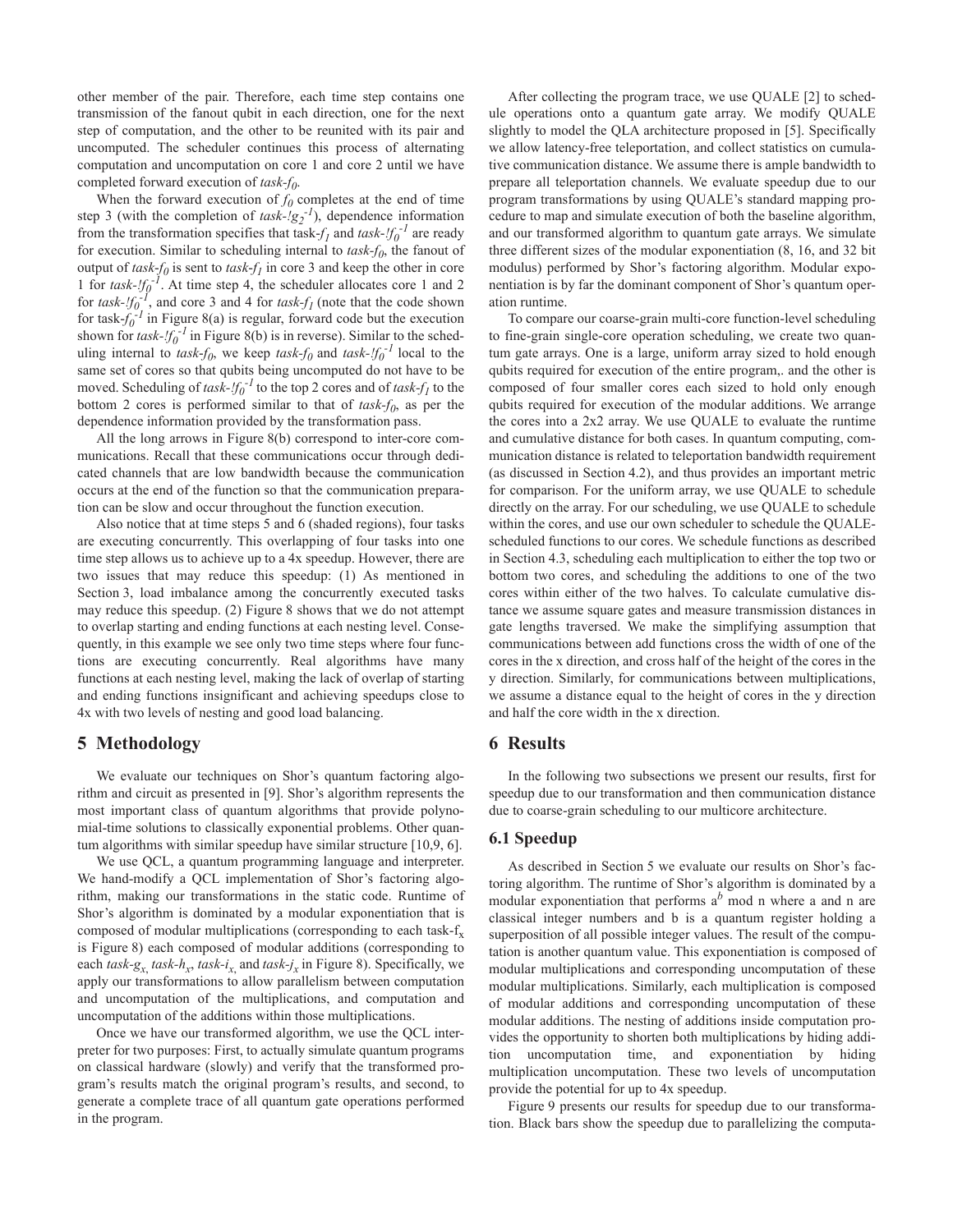

**FIGURE 9: Parallelization speedup**

**FIGURE 10: Frequency of teleportation distances for a) previous fine-grain scheme and b) our coarse-grain scheme**

tion and uncomputation only at the level of multiplications, while white bars show speedup due to parallelizing both at the level of multiplications and additions. The three bars in each set represent results for factoring different size numbers ranging from 8 to 32 bit.

From the black bars, we see that parallelizing multiplication produces significant speedup. At 8 bits, parallelization provides 1.78x speedup, while at 16 and 32 bits, the speedup is 1.85x. The additional speedup moving from 8 to 16 bits is the result of the startup and finish overhead becoming insignificant with larger size input. Also note that while moving from 16 to 32 bits, speedup is maintained showing that parallelization of multiplication will be valuable for larger input sizes. The fact that speedup for 16 and 32 bits does not reach its maximum potential of 2x is a result of natural load imbalance between one iteration of multiplication computation and a previous iteration of multiplication uncomputation. We explain later why this load imbalance remains constant with input size.

From the white bars, we can see that also parallelizing the additions within each multiplication can result in significant additional speedup, but this additional speedup diminishes with the input size. For 8, 16, and 32 bit inputs, speedup is 2.8x, 2.6x, and 2.3x. This decreasing speedup with increasing input size occurs because additions have a variable number of quantum operations and the number is dependant on *classical* inputs.

Quantum programs can have two kinds of conditional statements, those conditioned on classical bits, and those conditioned on qubits. A classical *if* block can be skipped if the classical *if* condition evaluates to false. Quantum *if* conditions, on the other hand, can not be evaluated because doing so would require measurement of the conditional qubits and destruction of the computation. All statements internal to the quantum *if* block must be executed assuming they are conditioned on a superposition of both *true* and *false*, and consequently, all operations inside a quantum *if* block are always executed.

The load imbalance between addition computation and addition uncomputation occurs because the addition function uses classical *if* statements to add a classical value to a quantum register in ripplecarry style. If the *if* condition is true then a single-bit addition is performed otherwise the bit is skipped. Fewer 1's in the classical input imply fewer qubit manipulations and result in shorter runtime for the addition. If concurrent addition computation and addition uncomputation operated on similar classical inputs there would be good load balancing. While all nearby addition computations contain similar numbers of operations, and nearby addition uncomputation contain similar numbers of operations, in most cases uncomputation is long when computation is short and vice versa. This trend occurs because while a single modular addition may use *x* as input, its inverse modular addition (used for uncomputation) uses *n-x* as classical input. In other words, if *x* is large, forward computation is long and reverse computation is short. As *n* grow the difference between *x* and *n*-*x* grows larger and load imbalance increases.

While addition is load balanced poorly because of classical *if* statements, multiplication is load balanced well because it contains only quantum *if* statements. Multiplication uses each bit in the quantum exponent register *b* as a condition to a quantum *if* statement surrounding a single call to an addition. Each of the quantum *if* statements is always evaluated causing each multiplication computation and multiplication uncomputation to always have as many additions as the length of the *b* quantum register and in turn proportional to the size of number to be factored.

It may seem that because the additions are not balanced well, and the multiplication's runtime is determined by a sequence of calls to additions, the multiplications would also be unbalanced, but this is not the case. Although each addition computation is not of similar run-time to its co-scheduled addition uncomputation, the sum of runtimes of all additions within the multiplication is similar to the sum of runtimes of overlapping multiplication uncomputation leading to good balancing and significant speedup even as input size grows.

These results show that there will be levels of nested uncomputation where parallelization between computation and uncomputation produces large speedup and levels where the speedup is much lower and may not be worth the added qubit footprint (Section 3.2). Determining which levels depends on the algorithm structure, and the nature of the inversion function as we described.

## **6.2 Communication distance**

In this subsection we discuss the effect of our scheduling scheme on communication distances. We show results for factoring an 8 bit number with the fine-grain, gate-level mapping (FM) as done in [2] and with our coarse-grain mapping (CM) to our multicore architecture. The total number of teleportations in FM is 107133 and in CM the total number is 107176. The number of teleportations correspond to the number of instances of dependencies. Because our mapping does not change dependencies the number of teleportations are similar in the two schemes. However, the total distance traversed by qubits in FM is 2121292 gate lengths, while qubits in CM traverse 1560966 gate lengths. These numbers present a 26% reduction in cumulative communication distance. This reduction means that teleportation channels can prepare for transmission faster and need to hoard fewer qubits during preparation (as discussed in Section 4.2). In addition, because fewer qubit pairs are used in a given transmis